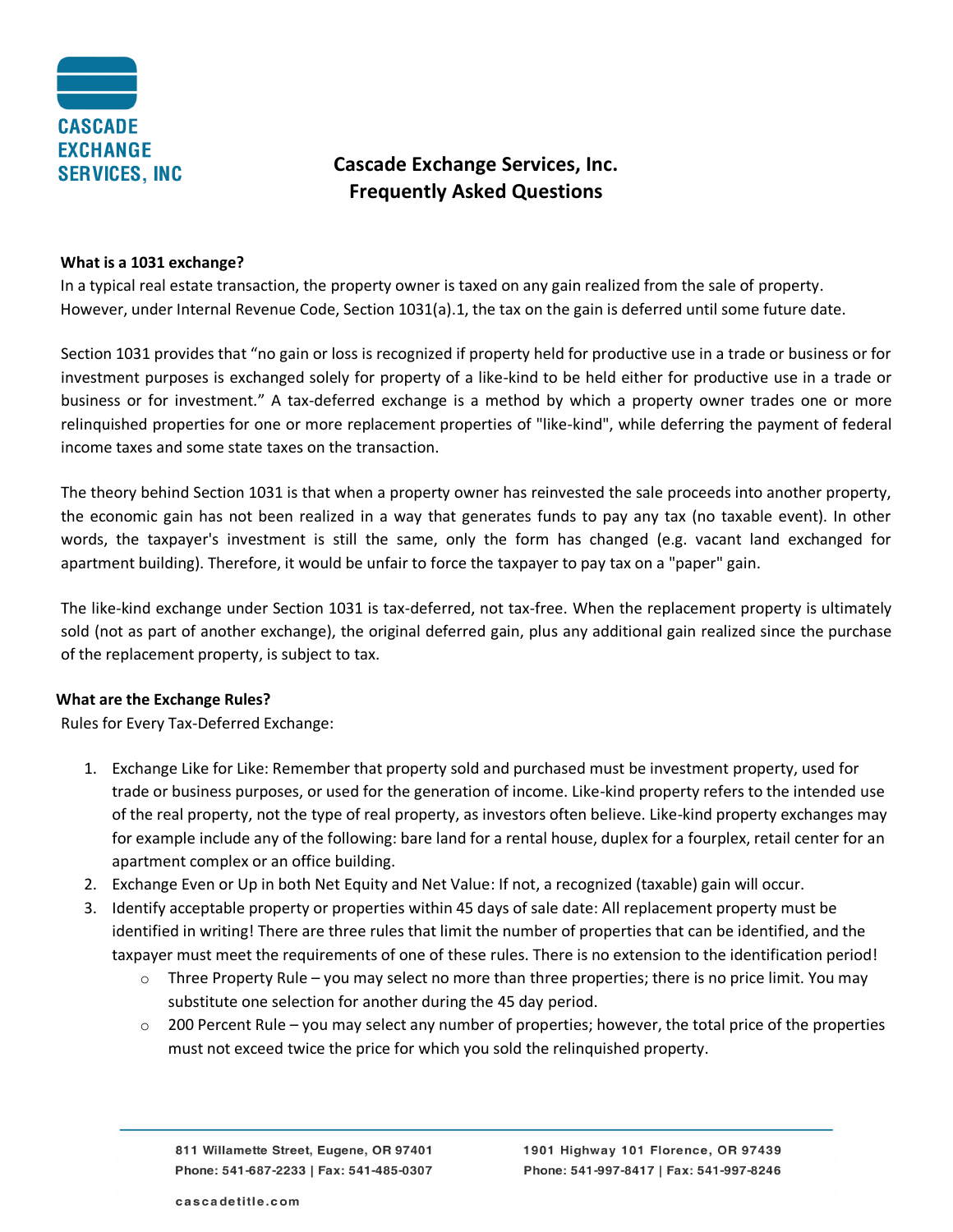

- $\circ$  95 Percent Rule any replacement property identified before the end of the 45-day identification period and received before the end of the exchange period qualifies, but only if the exchanger receives identified replacement property constituting at least 95 percent of the aggregate fair market value of all identified replacement properties.
- 4. Acquire replacement property within 180 days of sale date or before filing your tax return for the year of the sale .
- 5. Use a qualified intermediary (QI): This intermediary is employed by an exchange agreement to hold and disburse funds for the benefit of the exchangor.
	- $\circ$  The exchangor cannot have actual or constructive receipt of exchange funds. Exchangor cannot receive funds, borrow against funds, or direct their use. Sale proceeds will remain in an Exchange Value Account (EVA) during the exchange, where they are outside of the exchangor's control.
	- o The "QI" cannot be an agent or nominee of the exchangor.
	- $\circ$  Funds are used to acquire replacement property and pay for closing costs associated with the purchase.

Role of the QI:

- Exchangor signs Exchange Agreement
- Exchangor assigns relinquished property to the QI
- QI transfers property to buyer
- QI holds sale proceeds in EVA
- QI acquires replacement property for exchangor, but does not findproperty, negotiate contract…

# **Can I exchange a property if I do not own 100% of the relinquished property?**

Many taxpayers may hold a fractional interest in a property, but would like to exchange their interest. A tenant in common interest may be exchanged, and the taxpayer may purchase a fractional interest in the replacement property as well. These types of transactions are becoming very popular among investors who would like to invest together with other investors. However, the interests of partnerships or other entities cannot be exchanged.

# **Can I sell or buy several properties when exchanging?**

Many exchangors would like to sell several properties to acquire one (or more) replacement property (ies), or many want to sell one property to acquire several replacement properties. A multiple leg exchange is allowed, however, the identification and acquisition period begins when the first relinquished property is exchanged. This may limit the exchangor if they intend to perform one exchange transaction. As a result, it may sometimes be best to structure the exchange as several transactions rather than one.

# **Do I receive a cost basis in my replacement property?**

The tax basis from the relinquished property is carried over to the replacement property when performing an exchange. The tax basis in the replacement property is increased by additional cash or by the increase in debt used to acquire it.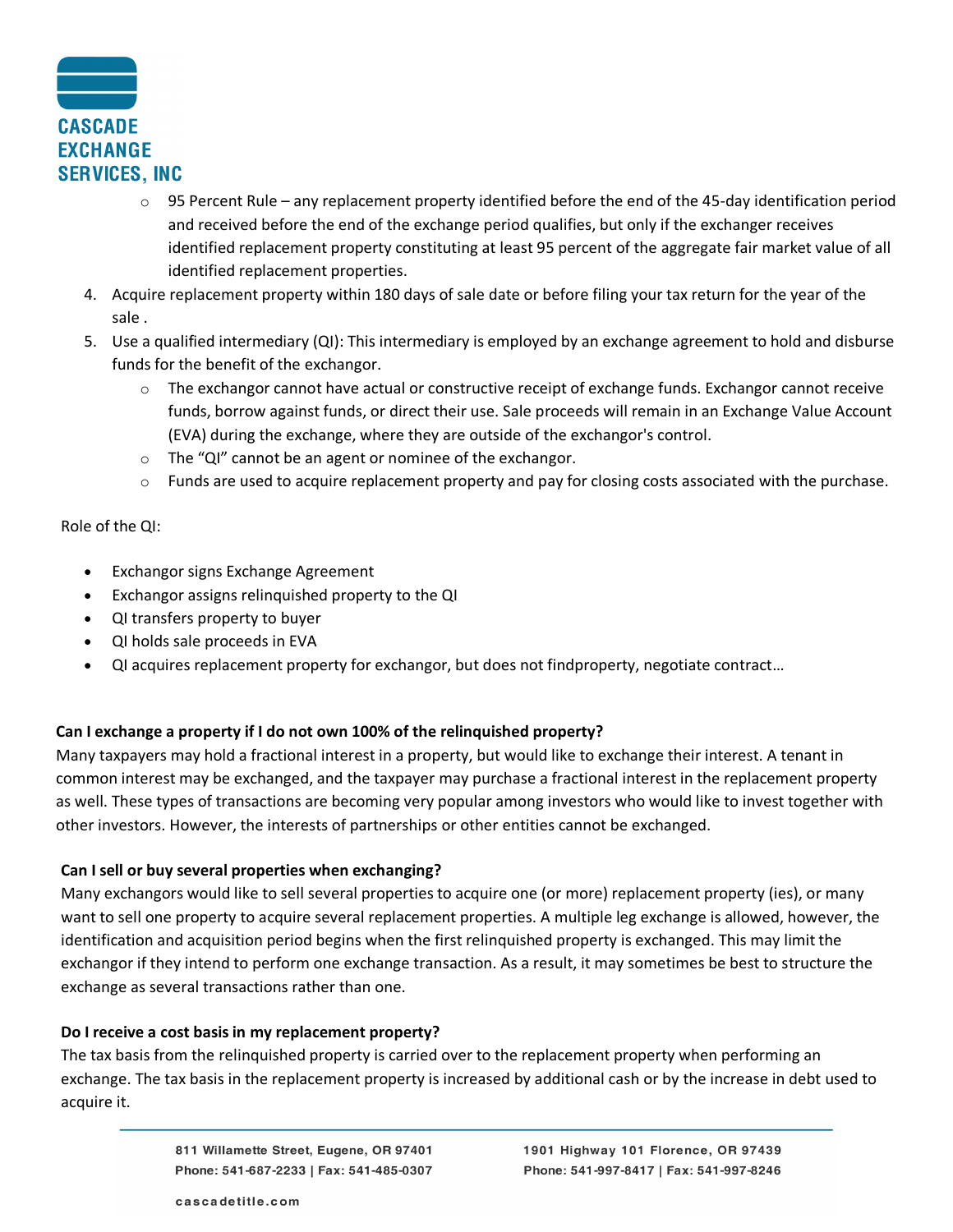

#### **Does my accommodator report my exchange to the IRS?**

The role of the accommodator is to hold funds during the exchange period, not to file a tax return for the exchangor. At the close of escrow, the IRS form 1099S will show that the exchangor will receive property as consideration for the sale of the relinquished property. The IRS form 8824 must be completed with the taxpayer's annual federal tax return. This form determines the realized gain, recognized gain and basis of the like-kind property received. It also asks for the description of the property sold and purchased, and the dates of identification and acquisition of exchange property. In addition to form 8824, the taxpayer must also report the exchange on their state return. In Oregon, form 24 is used to report the exchange of property.

#### **How should I take title to the replacement property?**

Many taxpayers will sell as one individual or entity and will attempt to acquire title to the replacement property in the name of another individual or entity. When performing an exchange, the title to the replacement property should be the same name in which the relinquished property was held.

#### **If I don't spend all of my sale proceeds, when can receive the remaining funds?**

If the taxpayer acquires all identified properties, the remaining exchange funds can be released to the exchangor at that time. However, if the exchangor does not acquire all identified properties, then the unused funds cannot be released until the end of the 180- day exchange period.

#### **Can I take a note on the sale of the relinquished property?**

If a relinquished property is sold and the exchangor takes a note and trust deed as part of the consideration, the note would be taxable. To avoid this taxable event, the note and trust deed can be made in the name of the QI.

- The replacement property can be acquired by assigning the interest of the note and trust deed to the seller for part of the equity in the new property.
- The QI can sell the note and trust deed to a third party. This will allow the exchangor to have all cash from the note and trust deed to acquire the replacement property.
- The note and trust deed can held by the QI until the end of the exchange period, and then assigned back to the exchangor. The will result in boot, however, the exchangor will only have to pay tax on the amount received each year.

#### **If I have already signed a contract or opened escrow, is it too late for me to treat my sale as an exchange?**

As long as the sale is not closed, the exchange can still be completed. Contacting an accommodator as early as possible is a good idea. This will help insure that all escrow paperwork is correct and the exchange papers are prepared in time. Once the sale is closed, it would be too late to perform a 1031 exchange.

#### **How should items such as rents and deposit be handled when performing an exchange?**

Any sale proceeds used to transfer rents and security deposits to the buyer would be considered boot, resulting in a